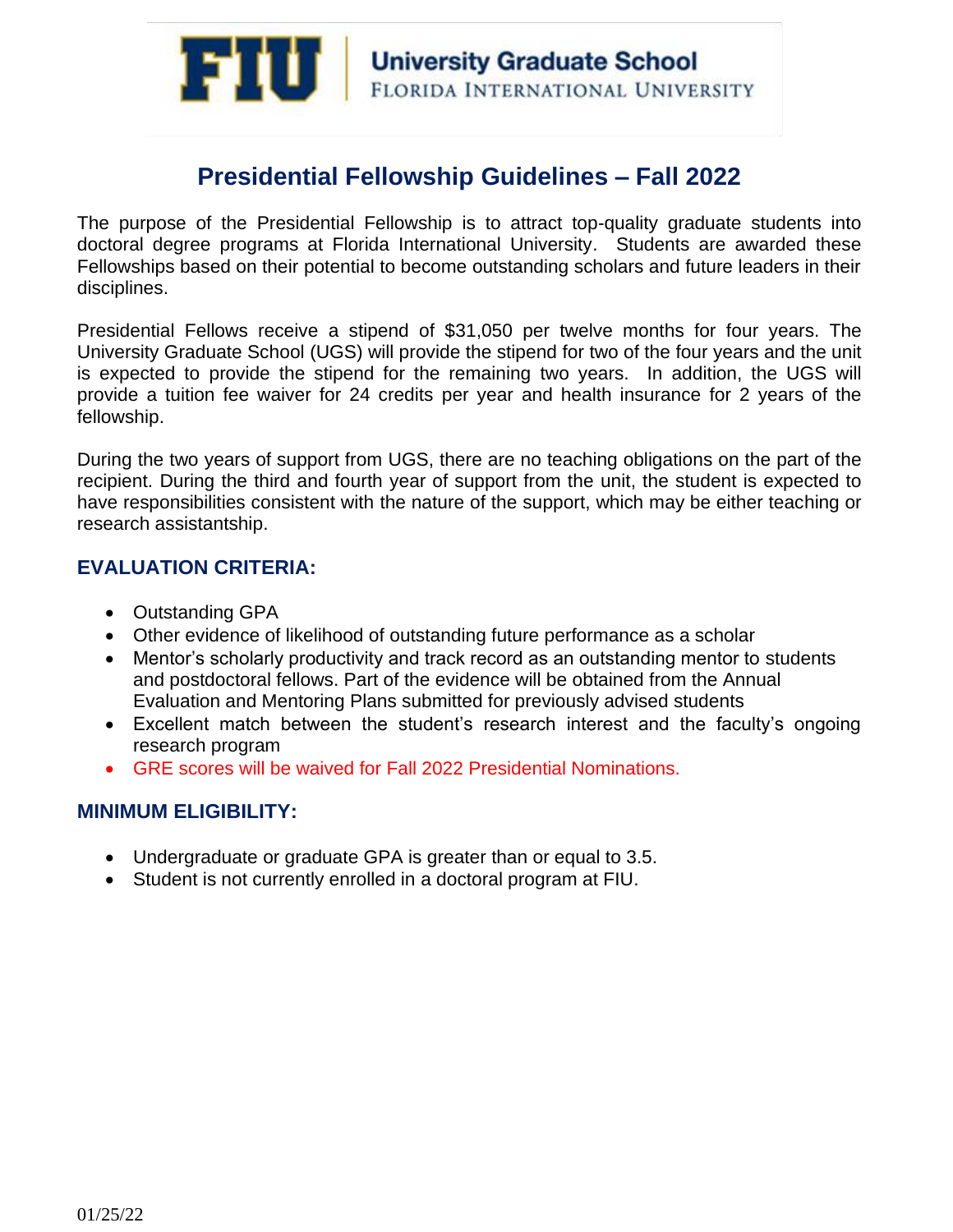

# **EXPECTATIONS:**

Presidential Fellows' time to receipt of degree will be at least one term less than the unit's average.

Presidential Awardees will have submitted at least one first-authored manuscript to a national peer-reviewed journal prior to graduation.

# **CONDITIONS FOR ANNUAL CONTINUATION OF FELLOWSHIP:**

Presidential Award recipients will be subject to an annual review of academic and scholarly progress. The unit must forward the annual review to the University Graduate School prior to renewal of the award. The recipient must enroll full time (9 credits in fall, 9 credits in spring, and 6 credits in summer prior to candidacy) in the graduate program.

### **NOMINATION PROCEDURE:**

Each doctoral degree-granting **program** may submit **unlimited nominations.** A nomination form is attached.

The unit must commit to the GA appointment equivalent to .50 FTE for two years at \$31,050. Additional commitments made in the form of travel funds and/or research supplies will be viewed favorably by the evaluation committee.

Nomination form needs to be submitted with supporting documentation.

- To submit completed electronic nominations, UGS will provide a *unique* link to each Academic Program to upload nominations in the UGS One Drive.
- Please e-mail [ugsfellows@fiu.edu](mailto:ugsfellows@fiu.edu) to request your link, do not e-mail your nominations.
- Nominations should be uploaded as separate files (one nomination per nominee).
- Hard copy submissions will not be accepted.

# **SUPPORTING DOCUMENTATION:**

- 1. A cover letter from the Graduate Program Director providing a justification for giving an award to this nominee. It should also include a list of publications for each Presidential recipient for the past 5 years (include pdf file of the page where fellowship was acknowledged).
- 2. A letter from the proposed mentor. This letter should describe the mentor's research interests and qualifications, including his/her record of obtaining external award funding as well as a short narrative of previous mentoring experience (include the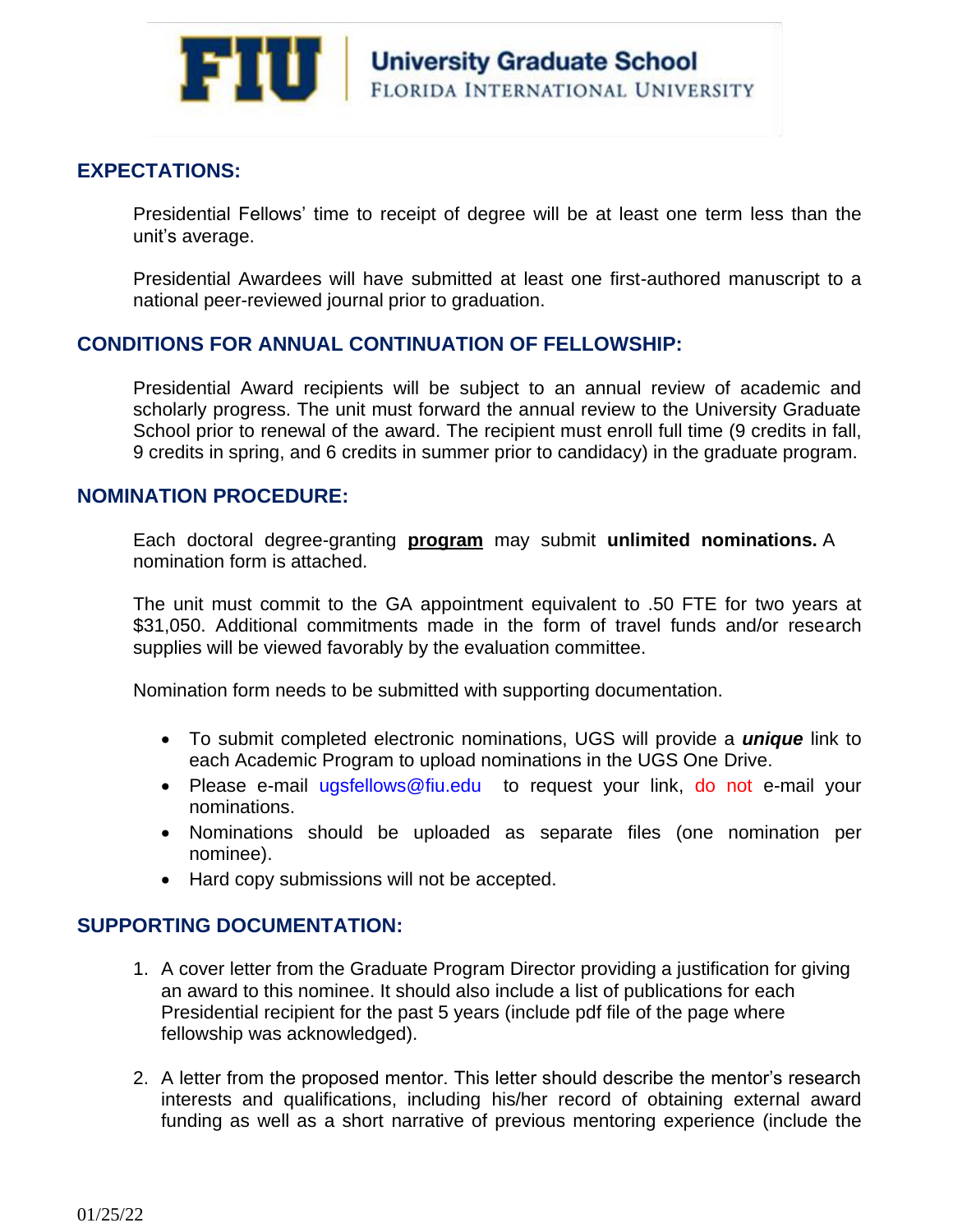

names of current and previously mentored graduate students, time to completion, research/academic productivity, and source of support for each).

- 3. Statement from the student describing any prior research and plans for future research (It can be same personal statement used in the PhD application).
- 4. Up to three letters of recommendation (They can be same letters used in the PhD application). If soliciting letters specifically for this application, please ask references to indicate if the student is in the top 1%, 5% or 10% of all students recommended for graduate school. If the letter of recommendation comes via e-mail, please print out the e-mail message with the header showing the attached file.
- 5. Presidential fellowship nominee's resume/CV

#### **TIMELINE:**

#### **Friday, February 25, 2022**

Deadline for Graduate Program Director to submit completed electronic applications using unique link provided by UGS.

#### **Week of Monday, March 21, 2022**

Selection Committee meets to make award recommendations.

#### **Week of Monday, March 28, 2022**

The UGS notifies departments of awards and sends official letter to all applicants.

Contact Information – For further information or assistance, please contact Claudia Balzán at [cbalzan@fiu.edu](mailto:cbalzan@fiu.edu) or 305-348-2604.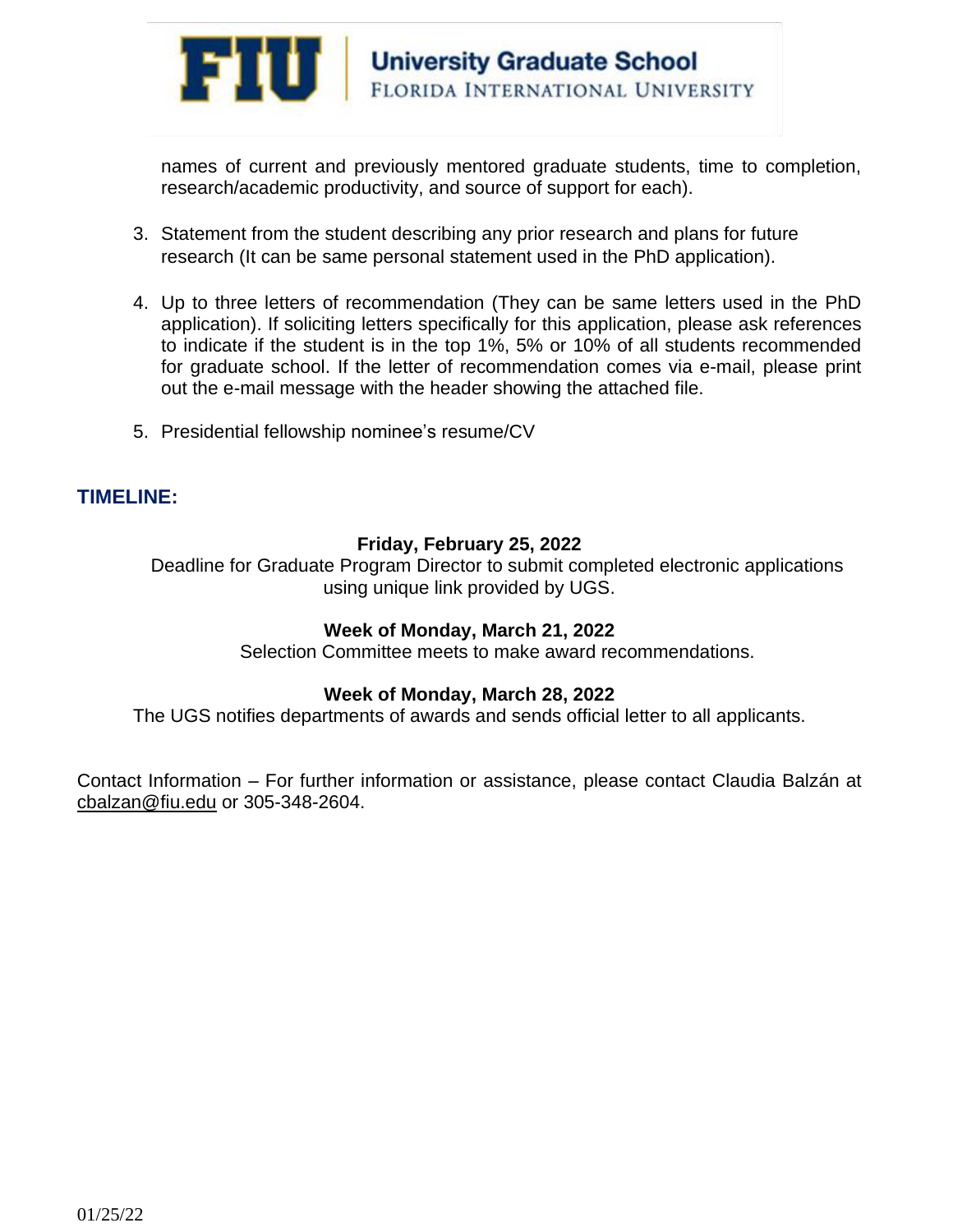# **2022 Presidential Fellowship Nomination Form**

| Nominee's Name (Last, First, Middle)                                                                                                                                                                                                                                                  |                            | <b>Nominee's Panther ID</b> | <b>Nominee's Personal Email</b>         |                        | <b>Nominee's FIU Email</b>    |                        |                        |  |  |  |  |  |
|---------------------------------------------------------------------------------------------------------------------------------------------------------------------------------------------------------------------------------------------------------------------------------------|----------------------------|-----------------------------|-----------------------------------------|------------------------|-------------------------------|------------------------|------------------------|--|--|--|--|--|
| <b>Department/School</b>                                                                                                                                                                                                                                                              |                            |                             |                                         |                        |                               |                        |                        |  |  |  |  |  |
|                                                                                                                                                                                                                                                                                       |                            |                             |                                         |                        |                               |                        |                        |  |  |  |  |  |
| Nominee's Academic Performance                                                                                                                                                                                                                                                        |                            |                             | <b>Test</b><br><b>Percentile Scores</b> | <b>GRE</b><br>Verbal % | <b>GRE</b><br>Quant %         | <b>GMAT</b><br>Verbal% | <b>GMAT</b><br>Quant % |  |  |  |  |  |
| GPA Overall Undergraduate GPA _______________                                                                                                                                                                                                                                         |                            |                             |                                         |                        |                               |                        |                        |  |  |  |  |  |
| GPA in Undergrad Major coursework ___________                                                                                                                                                                                                                                         |                            |                             | Nominee's                               |                        |                               |                        |                        |  |  |  |  |  |
| GPA in Grad Coursework (if any) _______________                                                                                                                                                                                                                                       | <b>Percentile Scores</b>   |                             |                                         |                        |                               |                        |                        |  |  |  |  |  |
| <b>All Post-Secondary Education</b>                                                                                                                                                                                                                                                   | <b>Dates of Attendance</b> |                             | <b>Major</b>                            |                        | <b>Degree and Year Earned</b> |                        |                        |  |  |  |  |  |
| Name of Institution                                                                                                                                                                                                                                                                   | From                       | To                          |                                         |                        |                               |                        |                        |  |  |  |  |  |
|                                                                                                                                                                                                                                                                                       |                            |                             |                                         |                        |                               |                        |                        |  |  |  |  |  |
|                                                                                                                                                                                                                                                                                       |                            |                             |                                         |                        |                               |                        |                        |  |  |  |  |  |
|                                                                                                                                                                                                                                                                                       |                            |                             |                                         |                        |                               |                        |                        |  |  |  |  |  |
|                                                                                                                                                                                                                                                                                       |                            |                             |                                         |                        |                               |                        |                        |  |  |  |  |  |
| <b>Fellowship Nomination</b>                                                                                                                                                                                                                                                          |                            |                             |                                         |                        |                               |                        |                        |  |  |  |  |  |
| UGS provides full funding for any two of the four years and the unit provides a 20-hour GA contract (0.5 FTE) for two additional years at \$31,050. Please indicate<br>which years the student will be supported by your unit on a 20-hour GA contract (0.5 FTE): ___________________ |                            |                             |                                         |                        |                               |                        |                        |  |  |  |  |  |
| <b>Supplemental Unit Support</b>                                                                                                                                                                                                                                                      |                            |                             |                                         |                        |                               |                        |                        |  |  |  |  |  |
| Please indicate the annual amount provided by the unit for research supplies, travel, etc. to the nominee (universities competing for these same students typically                                                                                                                   |                            |                             |                                         |                        |                               |                        |                        |  |  |  |  |  |
| Endorsement of the nomination indicates the unit's commitment to match UGS's support, such that the Fellow will receive a minimum stipend at \$31,050 for four<br>years.                                                                                                              |                            |                             |                                         |                        |                               |                        |                        |  |  |  |  |  |
| Chair Name:                                                                                                                                                                                                                                                                           | Signature:                 |                             |                                         | Date:                  |                               |                        |                        |  |  |  |  |  |
| <b>Please Print</b>                                                                                                                                                                                                                                                                   |                            |                             |                                         |                        |                               |                        |                        |  |  |  |  |  |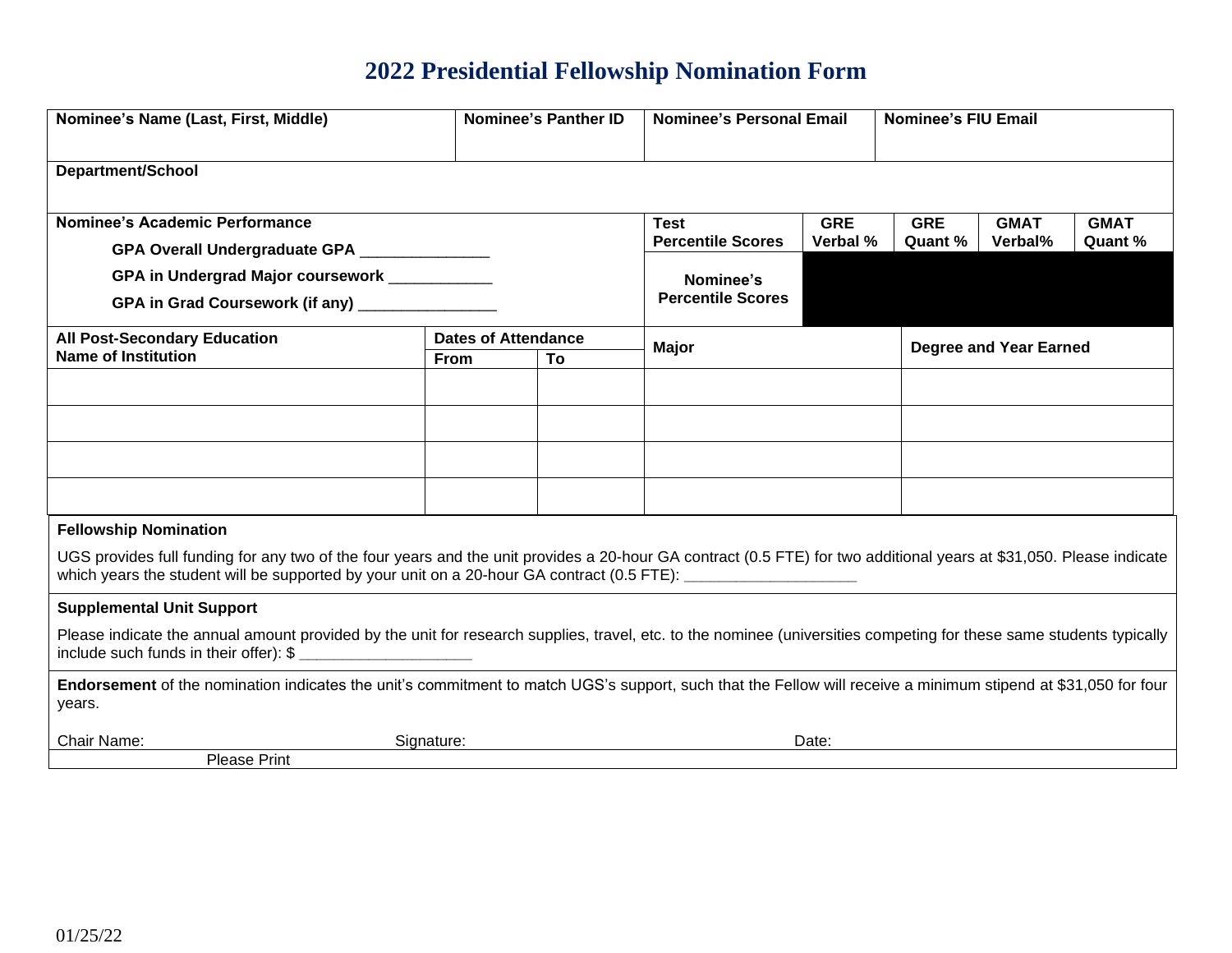# **FIU Fellowship Committee PRESIDENTIAL RUBRIC**

# Rubric for the Assessment of Performance

| <b>LEVEL OF ACHIEVEMENT</b> |                           |                             |               |                               |                            |                              |              |  |  |  |  |
|-----------------------------|---------------------------|-----------------------------|---------------|-------------------------------|----------------------------|------------------------------|--------------|--|--|--|--|
|                             | <b>Indicators of</b>      |                             | $2*$          | 3                             | 4**                        | 5                            | <b>Score</b> |  |  |  |  |
|                             | <b>Performance</b>        |                             |               |                               |                            |                              |              |  |  |  |  |
|                             | <b>Academic</b>           | 3.5≤ GPA≤3.59               | 3.6≤ GPA≤3.69 | 3.7≤ GPA≤3.79                 | $3.8 \leq$ GPA $\leq$ 3.89 | $GPA \geq 3.90$              | (x10)        |  |  |  |  |
|                             | <b>Performance</b>        |                             |               |                               |                            |                              |              |  |  |  |  |
|                             | (highest GPA)             |                             |               |                               |                            |                              |              |  |  |  |  |
| 3                           | <b>Previous research</b>  | Good Performance            |               | Very Good Performance         |                            | <b>Excellent Performance</b> | (x20)        |  |  |  |  |
|                             | experience                | No previous research        |               | Some previous research        |                            | Considerable previous        |              |  |  |  |  |
|                             |                           | experience and no           |               | experience and one            |                            | research experience and      |              |  |  |  |  |
|                             |                           | publications                |               | publication                   |                            | more than one                |              |  |  |  |  |
|                             |                           |                             |               |                               |                            | publication                  |              |  |  |  |  |
| 4                           | Major advisor             | Mentor does not have        |               | Mentor has some current       |                            | Mentor has extensive         | (x10)        |  |  |  |  |
|                             | scholarly                 | current external funding    |               | external funding and/or       |                            | current funding and/or       |              |  |  |  |  |
|                             | productivity              | and/or limited number of    |               | moderate number of recent     |                            | large number of recent       |              |  |  |  |  |
|                             |                           | recent publications         |               | publications                  |                            | publications                 |              |  |  |  |  |
| 5                           | Major advisor             | Major advisor has not       |               | Major advisor has mentored at |                            | Major advisor has            | (x10)        |  |  |  |  |
|                             | mentoring                 | mentored any graduate       |               | least one graduate student    |                            | mentored many graduate       |              |  |  |  |  |
|                             | experience                | students successfully       |               | successfully                  |                            | students successfully        |              |  |  |  |  |
| 6                           | <b>Match between</b>      | No clear match between      |               | Reasonable match between      |                            | Very clear match             | (x10)        |  |  |  |  |
|                             | major advisor and         | major advisor and student   |               | major advisor and student     |                            | between major advisor        |              |  |  |  |  |
|                             | student research          | research interests          |               | research interests            |                            | and student research         |              |  |  |  |  |
|                             | interest                  |                             |               |                               |                            | interests                    |              |  |  |  |  |
| 7                           | <b>Letters of</b>         | One or more good letters of |               | One or more very good letters |                            | One or more                  | (x20)        |  |  |  |  |
|                             | recommendation            | recommendation              |               | of recommendation             |                            | outstanding letters of       |              |  |  |  |  |
|                             |                           |                             |               |                               |                            | recommendation               |              |  |  |  |  |
| 8                           | <b>Overall Impression</b> | Good                        |               | Very Good                     |                            | Excellent                    | (x20)        |  |  |  |  |
| <b>Total</b>                |                           |                             |               |                               |                            |                              |              |  |  |  |  |

\*Exhibits most characteristics of '1' and some of '3'

\*\*Exhibits most characteristics of '3' and some of '5'